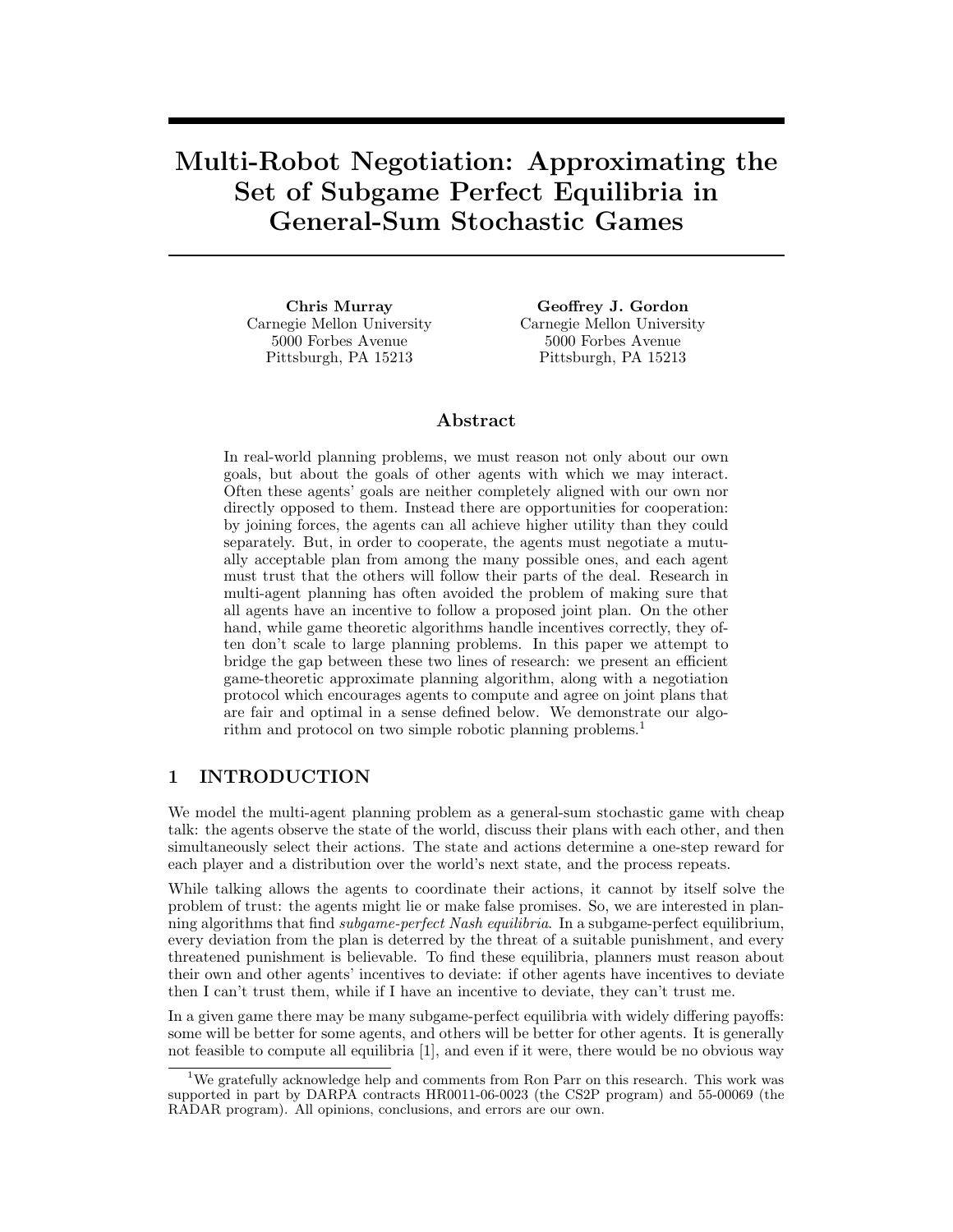to select one to implement. It does not make sense for the agents to select an equilibrium without consulting one another: there is no reason that agent A's part of one joint plan would be compatible with agent B's part of another joint plan. Instead the agents must negotiate, computing and proposing equilibria until they find one which is acceptable to all parties.

This paper describes a planning algorithm and a negotiation protocol which work together to ensure that the agents compute and select a subgame-perfect Nash equilibrium which is both approximately *Pareto-optimal* (that is, its value to any single agent cannot be improved very much without lowering the value to another another agent) and approximately *fair* (that is, near the so-called *Nash bargaining point*). Neither the algorithm nor the protocol is guaranteed to work in all games; however, they are guaranteed correct when they are applicable, and applicability is easy to check. In addition, our experiments show that they work well in some realistic situations. Together, these properties of fairness, enforceability, and Pareto optimality form a strong solution concept for a stochastic game. The use of this definition is one characteristic that distinguishes our work from previous research: ours is the first efficient algorithm that we know of to use such a strong solution concept for stochastic games.

Our planning algorithm performs dynamic programming on a set-based value function: for P players, at a state s,  $\hat{V} \in V(s) \subset \mathbb{R}^P$  is an estimate of the value the players can achieve. We represent **V**(s) by sampling points on its convex hull. This representation is *conservative*, i.e., guarantees that we find a subset of the true  $\mathbf{V}^*(s)$ . Based on the sampled points we can efficiently compute one-step backups by checking which joint actions are enforceable in an equilibrium.

Our negotiation protocol is based on a multi-player version of Rubinstein's bargaining game. Players together enumerate a set of equilibria, and then take turns proposing an equilibrium from the set. Until the players agree, the protocol ends with a small probability  $\epsilon$  after each step and defaults to a low-payoff equilibrium; the fear of this outcome forces players to make reasonable offers.

## **2** Background **2**

#### **2.1 STOCHASTIC GAMES**

A stochastic game represents a multi-agent planning problem in the same way that a Markov Decision Process [2] represents a single-agent planning problem. As in an MDP, transitions in a stochastic game depend on the current state and action. Unlike MDPs, the current (joint) action is a vector of individual actions, one for each player. More formally, a generalsum stochastic game G is a tuple  $(S, s_{start}, P, A, T, R, \gamma)$ . S is a set of states, and  $s_{start} \in S$ is the start state. P is the number of players.  $A = A_1 \times A_2 \times \ldots \times A_p$  is the finite set of joint actions. We deal with fully observable stochastic games with perfect monitoring, where all players can observe previous joint actions.  $T : S \times A \mapsto P(S)$  is the transition function, where  $P(S)$  is the set of probability distributions over S.  $R : S \times A \mapsto \mathbb{R}^P$  is the reward function. We will write  $R_p(s, a)$  for the pth component of  $\mathbf{R}(s, a)$ .  $\gamma \in [0, 1)$  is the discount factor. Player p wants to maximize her *discounted total value* for the observed sequence of states and joint actions  $s_1, a_1, s_2, a_2, \ldots, V_p = \sum_{t=1}^{\infty} \gamma^{t-1} R_p(s_t, a_t)$ . A stationary policy for player p is a function  $\pi_p : S \mapsto P(A_p)$ . A stationary joint policy is a vector of policies  $\pi = (\pi_1, \ldots, \pi_P)$ , one for each player. A nonstationary policy for player p is a function  $\pi_p : (\cup_{t=0}^{\infty} (S \times A)^t \times S) \mapsto P(A_p)$  which takes a history of states and joint actions and produces a distribution over player p's actions; we can define a nonstationary joint policy analogously. For any nonstationary joint policy, there is a stationary policy that achieves the same value at every state [3].

The value function  $V_p^{\pi}: S \mapsto \mathbb{R}$  gives expected values for player p under joint policy  $\pi$ . The *value vector* at state s,  $\mathbf{V}^{\pi}(s)$ , is the vector with components  $V_p^{\pi}(s)$ . (For a nonstationary policy  $\pi$  we will define  $V_p^{\pi}(s)$  to be the value if s were the start state, and  $V_p^{\pi}(h)$  to be the value after observing history h.) A vector **V** is *feasible* at state s if there is a  $\pi$  for which  $\mathbf{V}^{\pi}(s) = \mathbf{V}$ , and we will say that  $\pi$  *achieves* **V**.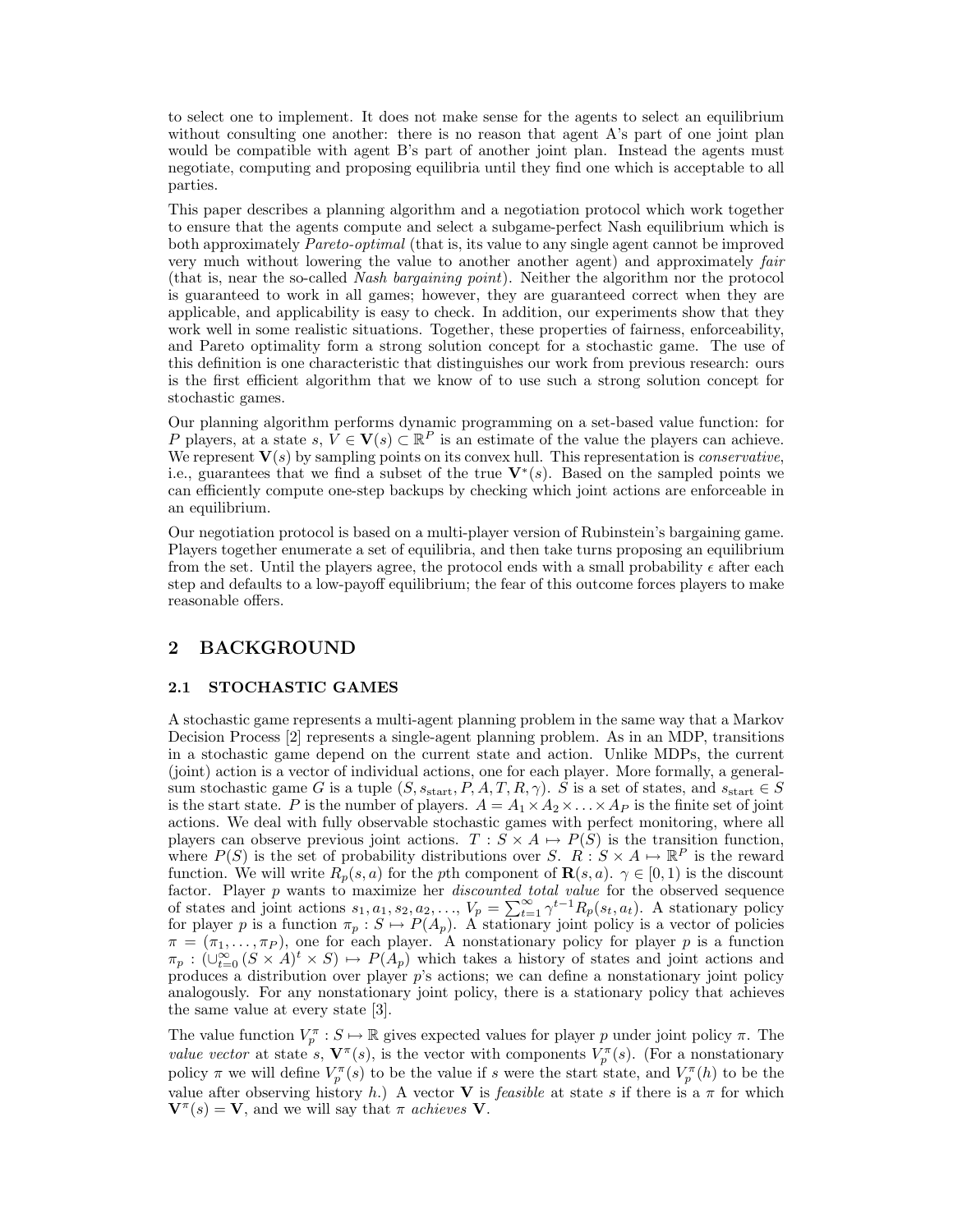We will assume *public randomization*: the agents can sample from a desired joint action distribution in such a way that everyone can verify the outcome. If public randomization is not directly available, there are cryptographic protocols which can simulate it [4]. This assumption means that the set of feasible value vectors is convex, since we can roll a die at the first time step to choose from a set of feasible policies.

### **2.2 EQUILIBRIA**

While optimal policies for MDPs can be determined exactly via various algorithms such as linear programming [2], it isn't clear what it means to find an optimal policy for a general sum stochastic game. So, rather than trying to determine a unique optimal policy, we will define a set of reasonable policies: the Pareto-dominant subgame-perfect Nash equilibria.

A (possibly nonstationary) joint policy  $\pi$  is a *Nash equilibrium* if, for each individual player, no unilateral deviation from the policy would increase that player's expected value for playing the game. Nash equilibria can contain *incredible threats*, that is, threats which the agents have no intention of following through on. To remove this possibility, we can define the *subgame-perfect Nash equilibria*. A policy  $\pi$  is a subgame-perfect Nash equilibrium if it is a Nash equilibrium in every possible subgame: that is, if there is no incentive for any player to deviate after observing any history of joint actions.

Finally, consider two policies  $\pi$  and  $\phi$ . If  $V_p^{\pi}(s_{\text{start}}) \geq V_p^{\phi}(s_{\text{start}})$  for all players p, and if  $V_p^{\pi}(s_{\text{start}}) > V_p^{\phi}(s_{\text{start}})$  for at least one p, then we will say that  $\pi$  *Pareto dominates*  $\phi$ . A policy which is not Pareto dominated by any other policy is *Pareto optimal*.

### **2.3 RELATED WORK**

Littman and Stone [5] give an algorithm for finding Nash equilibria in two-player repeated games. Hansen et al. [6] show how to eliminate very-weakly-dominated strategies in partially observable stochastic games. Doraszelski and Judd [7] show how to compute Markov perfect equilibria in continuous-time stochastic games. The above papers use solution concepts much weaker than Pareto-dominant subgame-perfect equilibrium, and do not address negotiation and coordination. Perhaps the closest work to the current paper is by Brafman and Tennenholtz [8]: they present learning algorithms which, in repeated self-play, find Pareto-dominant (but not subgame-perfect) Nash equilibria in matrix and stochastic games. By contrast, we consider a single play of our game, but allow "cheap talk" beforehand. And, our protocol encourages arbitrary algorithms to agree on Pareto-dominant equilibria, while their result depends strongly on the self-play assumption.

#### **2.3.1 FOLK THEOREMS**

In any game, each player can guarantee herself an expected discounted value regardless of what actions the other players takes. We call this value the *safety value*. Suppose that there is a stationary subgame-perfect equilibrium which achieves the safety value for both players; call this the safety equilibrium policy.

Suppose that, in a repeated game, some stationary policy  $\pi$  is better for both players than the safety equilibrium policy. Then we can build a subgame-perfect equilibrium with the same payoff as  $\pi$ : start playing  $\pi$ , and if someone deviates, switch to the safety equilibrium policy. So long as  $\gamma$  is sufficiently large, no rational player will want to deviate. This is the *folk theorem for repeated games*: any feasible value vector which is strictly better than the safety values corresponds to a subgame-perfect Nash equilibrium [9]. (The proof is slightly more complicated if there is no safety equilibrium policy, but the theorem holds for any repeated game.)

There is also a folk theorem for general stochastic games [3]. This theorem, while useful, is not strong enough for our purposes: it only covers discount factors  $\gamma$  which are so close to 1 that the players don't care which state they wind up in after a possible deviation. In most practical stochastic games, discount factors this high are unreasonably patient. When  $\gamma$  is significantly less than 1, the set of equilibrium vectors can change in strange ways as we change  $\gamma$  [10].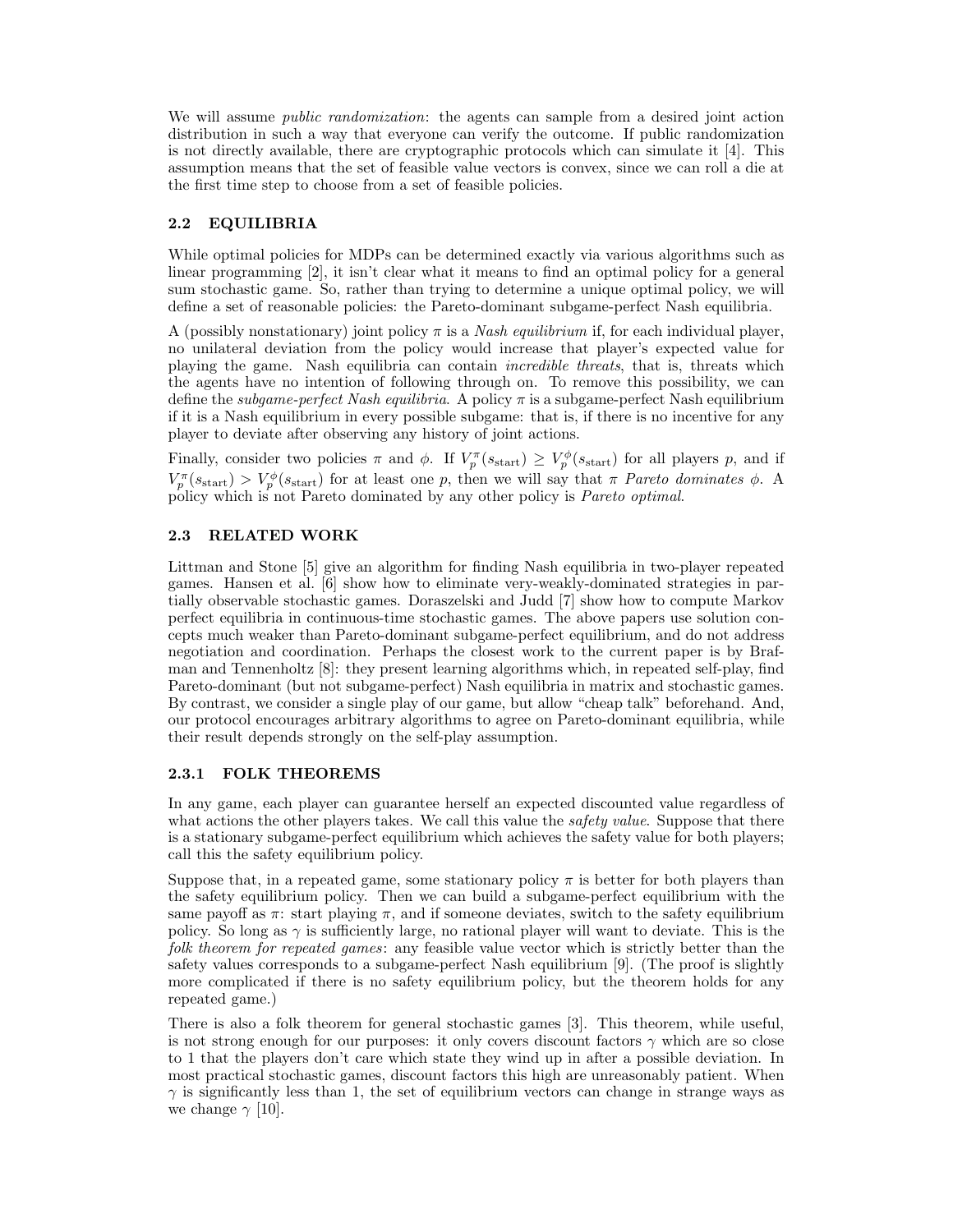

Figure 1: Equilibria of a Rubinstein game with  $\gamma = 0.8$ . Shaded area shows feasible value vectors  $(U_1(x), U_2(x))$  for outcomes x. Right-hand circle corresponds to equilibrium when player 1 moves first, left-hand circle when player 2 moves first. The Nash point is at  $\diamond$ .

#### **2.3.2 RUBINSTEIN'S GAME**

Rubinstein [11] considered a game where two players divide a slice of pie. The first player offers a division  $x, 1 - x$  to the second; the second player either accepts the division, or refuses and offers her own division  $1 - y$ , y. The game repeats until some player accepts an offer or until either player gives up. In the latter case neither player gets any pie. Rubinstein showed that if player p's utility for receiving a fraction x at time t is  $U_p(x,t) = \gamma^t U_p(x)$  for a discount factor  $0 \leq \gamma < 1$  and an appropriate time-independent utility function  $U_p(x) \geq 0$ , then rational players will agree on a division near the so-called *Nash bargaining point*. This is the point which maximizes the product of the utilities that the players gain by cooperating,  $U_1(x)U_2(1-x)$ . As  $\gamma \uparrow 1$ , the equilibrium will approach the Nash point. See Fig. 1 for an illustration. For three or more players, a similar result holds where agents take turns proposing multi-way divisions of the pie [12]. See the technical report [13] for more detail on the multi-player version of Rubinstein's game and the Nash bargaining point.

### **3 NEGOTIATION PROTOCOL**

The Rubinstein game implicitly assumes that the result of a failure to cooperate is known to all players: nobody gets any pie. The multi-player version of the game assumes in addition that giving one player a share of the pie doesn't force us to give a share to any other player. Neither of these properties holds for general stochastic games. They are, however, easy to check, and often hold or can be made to hold for planning domains of interest.

So, we will assume that the players have agreed beforehand on a subgame-perfect equilibrium  $\pi^{\text{dis}}$ , called the *disagreement policy*, that they will follow in the event of a negotiation failure. In addition, for games with three or more players, we will assume that each player can unilaterally reduce her own utility by any desired amount without affecting other players' utilities.

Given these assumptions, our protocol proceeds in two phases (pseudocode is given in the technical report [13]. In the first phase agents compute subgame-perfect equilibria and take turns revealing them. On an agent's turn she either reveals an equilibrium or passes; if all agents pass consecutively, the protocol proceeds to the second phase. When an agent states a policy  $\pi$ , the other agents verify that  $\pi$  is a subgame-perfect equilibrium and calculate its payoff vector  $\mathbf{V}^{\pi}(s_{\text{start}})$ ; players who state non-equilibrium policies miss their turn.

At the end of the first phase, suppose the players have revealed a set Π of policies. Define

$$
X_p(\pi) = V_p^{\pi}(s_{\text{start}}) - V_p^{\text{dis}}(s_{\text{start}})
$$
  

$$
\mathbf{U} = \text{convhull} \{ \mathbf{X}(\pi) \mid \pi \in \Pi \}
$$
  

$$
\mathbf{U} = \{ \mathbf{u} \ge 0 \mid (\exists \mathbf{v} \in \mathbf{U} \mid \mathbf{u} \le \mathbf{v}) \}
$$

where  $V^{\text{dis}}$  is the value function of  $\pi^{\text{dis}}$ ,  $X_p(\pi)$  is the excess of policy  $\pi$  for player p, and **U** is the set of feasible excess vectors.

In the second phase, players take turns proposing points  $\mathbf{u} \in \mathbf{U}$  along with policies or mixtures of policies in  $\Pi$  that achieve them. After each proposal, all agents except the pro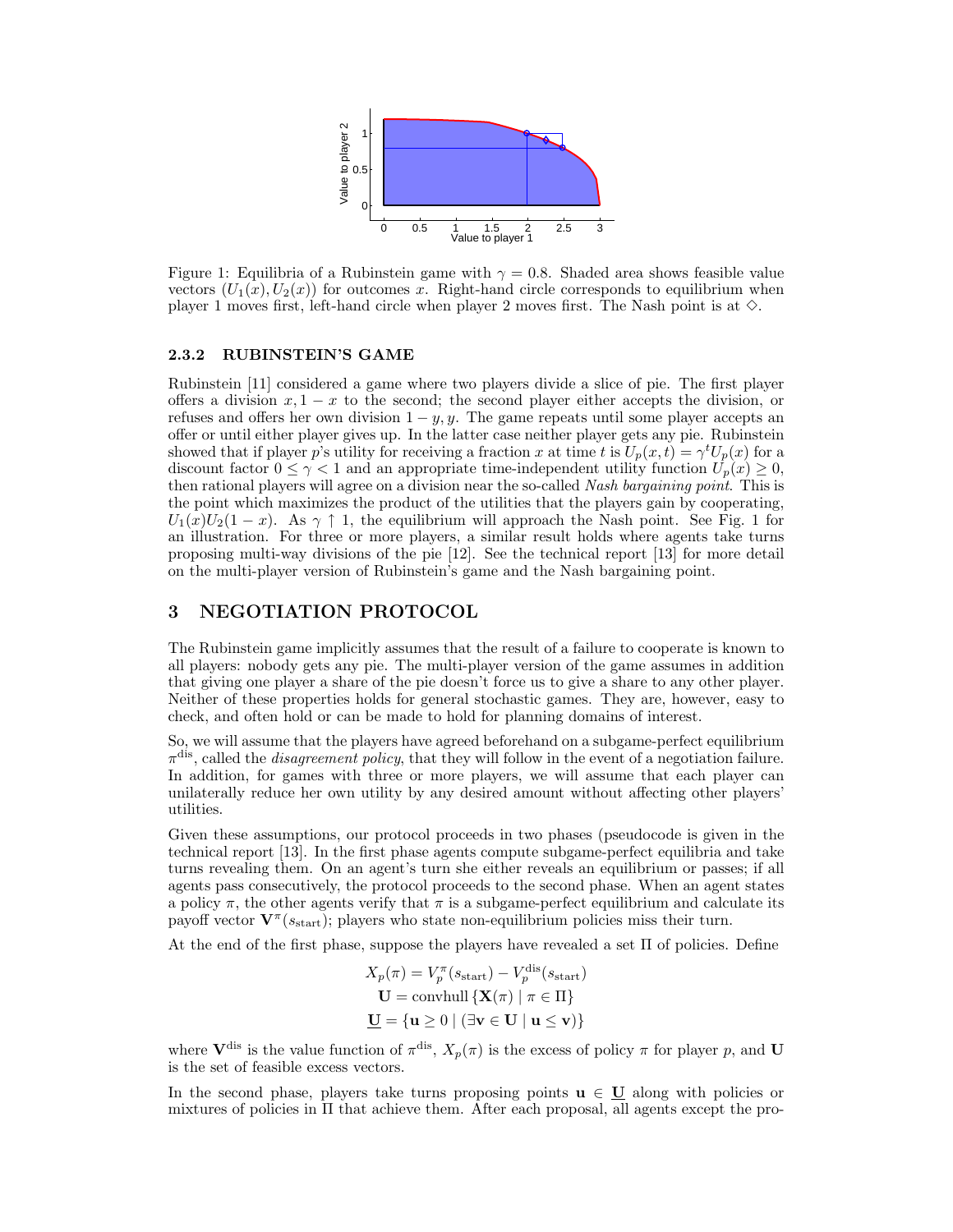poser decide whether to accept or reject. If everyone accepts, the proposal is implemented: everyone starts executing the agreed equilibrium.

Otherwise, the players who accepted are removed from future negotiation and have their utilities fixed at the proposed levels. Fixing player  $p$ 's utility at  $u_p$  means that all future proposals must give p exactly  $u_p$ . Invalid proposals cause the proposer to lose her turn. To achieve this, the proposal may require  $p$  to voluntarily lower her own utility; this requirement is enforced by the threat that all players will revert to  $\pi$ <sup>dis</sup> if p fails to act as required.

If at some point we hit the  $\epsilon$  chance of having the current round of communication end, all remaining players are assigned their disagreement values. The players execute the last proposed policy  $\pi$  (or  $\pi$ <sup>dis</sup> if there has been no valid proposal), and any player p for whom  $V_p^{\pi}(s_{\text{start}})$  is greater than her assigned utility  $u_p$  voluntarily lowers her utility to the correct level. (Again, failure to do so results in all players reverting to  $\pi^{\text{dis}}$ .)

Under the above protocol, player's preferences are the same as in a Rubinstein game with utility set  $\underline{U}$ : because we have assumed that negotiation ends with probability  $\epsilon$  after each message, agreeing on **u** after t additional steps is exactly as good as agreeing on  $\mathbf{u}(1-\epsilon)^t$  now. So with  $\epsilon$  sufficiently small, the Rubinstein or Krishna-Serrano results show that rational players will agree on a vector  $\mathbf{u} \in \underline{\mathbf{U}}$  which is close to the Nash point  $\operatorname{argmax}_{\mathbf{u} \in \mathbf{U}} \Pi_{\mathbf{p}} \mathbf{u}_{\mathbf{p}}$ .

### **4 COMPUTING EQUILIBRIA**

In order to use the protocol of Sec. 3 for bargaining in a stochastic game, the players must be able to compute some subgame-perfect equilibria. Computing equilibria is a hard problem, so we cannot expect real agents to find the entire set of equilibria. Fortunately, each player will want to find the equilibria which are most advantageous to herself to influence the negotiation process in her favor. But equilibria which offer other players reasonably high reward have a higher chance of being accepted in negotiation. So, self interest will naturally distribute the computational burden among all the players.

In this section we describe an efficient dynamic-programming algorithm for computing equilibria. The algorithm takes some low-payoff equilibria as input and (usually) outputs higherpayoff equilibria. It is based on the intuition that we can use low-payoff equilibria as enforcement tools: by threatening to switch to an equilibrium that has low value to player  $p$ , we can deter p from deviating from a cooperative policy.

In more detail, we will assume that we are given P different equilibria  $\pi_1^{\text{pun}}, \ldots, \pi_P^{\text{pun}}$ ; we will use  $\pi_p^{\text{pun}}$  to punish player p if she deviates. We can set  $\pi_p^{\text{pun}} = \pi^{\text{dis}}$  for all p if  $\pi^{\text{dis}}$  is the only equilibrium we know; or, we can use any other equilibrium policies that we happen to have discovered. The algorithm will be most effective when the value of  $\pi_p^{\text{pun}}$  to player p is as low as possible in all states.

We will then search for cooperative policies that we can enforce with the given threats  $\pi_p^{\text{pun}}$ . We will first present an algorithm which pretends that we can efficiently take direct sums and convex hulls of arbitrary sets. This algorithm is impractical, but finds all enforceable value vectors. We will then turn it into an approximate algorithm which uses finite data structures to represent the set-valued variables. As we allow more and more storage for each set, the approximate algorithm will approach the exact one; and in any case the result will be a set of equilibria which the agents can execute.

#### **4.1 THE EXACT ALGORITHM**

Our algorithm maintains a set of value vectors  $\mathbf{V}(s)$  for each state s. It initializes  $\mathbf{V}(s)$  to a set which we know contains the value vectors for all equilibrium policies. It then refines **V** by dynamic programming: it repeatedly attempts to improve the set of values at each state by backing up all of the joint actions, excluding joint actions from which some agent has an incentive to deviate.

In more detail, we will compute  $V_p^{\text{dis}}(s) \equiv V_p^{\pi_{\text{dis}}}(s)$  for all s and p and use the vector  $\mathbf{V}^{\text{dis}}(s)$ in our initialization. (Recall that we have defined  $V_p^{\pi}(s)$  for a nonstationary policy  $\pi$  as the value of  $\pi$  if s were the start state.) We also need the values of the punishment policies for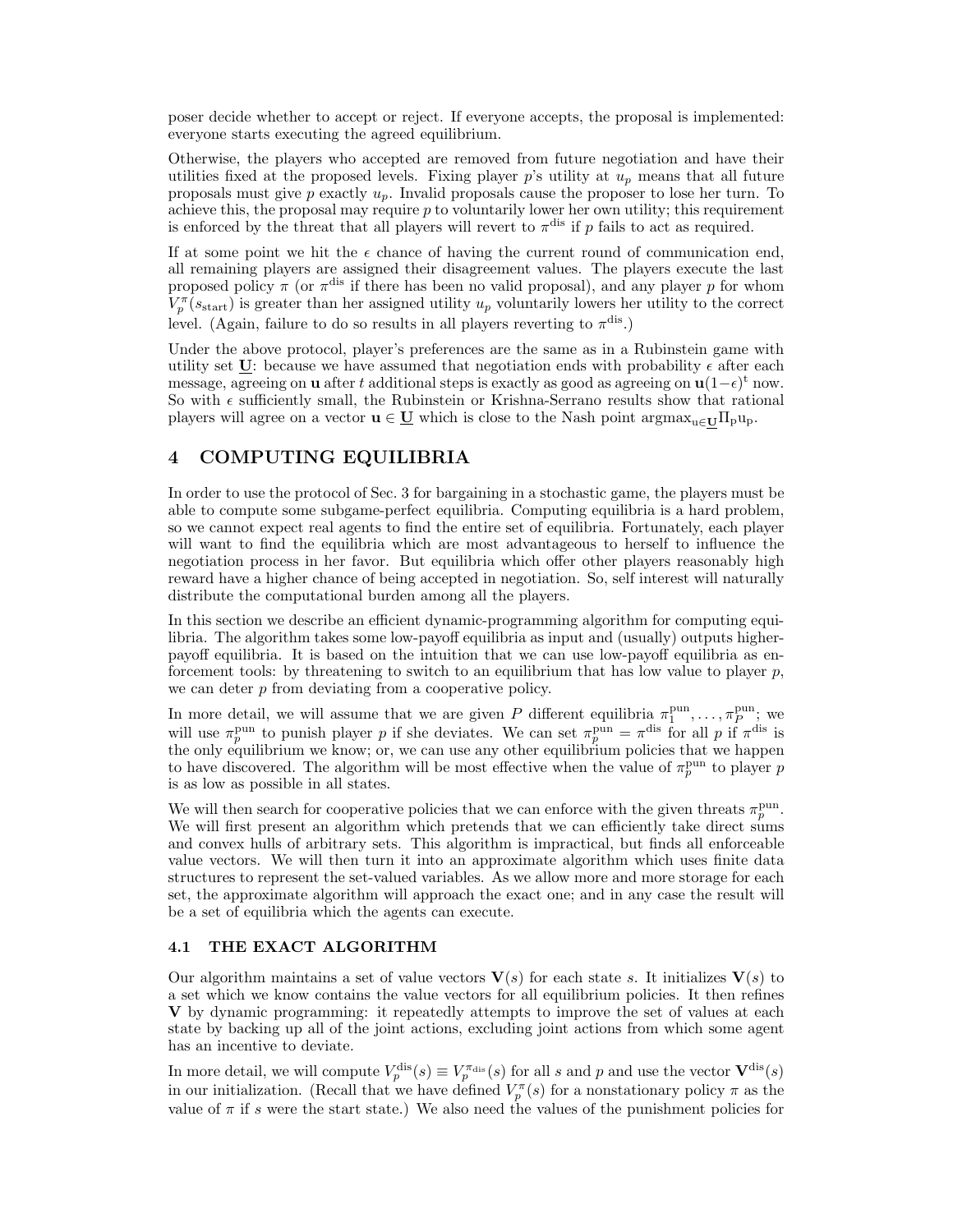*Initialization* for  $s \in S$  $\mathbf{V}(s) \leftarrow {\bf \{V \mid V_p^{\text{dis}}(s) \leq V_p \leq R_{\text{max}}/(1-\gamma) \}}$ <br> **end** *Repeat until converged* **for** iteration  $\leftarrow$  1, 2, ... for  $s \in S$ *Compute value vector set for each joint action, then throw away unenforceable vectors* **for**  $a \in A$  $\mathbf{Q}(s, a) \leftarrow {\mathbf{R}(s, a)} + \gamma \sum_{s' \in S} T(s, a)(s') \mathbf{V}(s')$  $\mathbf{Q}(s, a) \leftarrow \{\mathbf{Q} \in \mathbf{Q}(s, a) \mid \mathbf{Q} \geq \mathbf{V}^{\text{dev}}(s, a)\}\$ **end** *We can now randomize among joint actions*  $\mathbf{V}(s) \leftarrow \text{convhull } \bigcup_a \mathbf{Q}(s, a)$ **end end**

Figure 2: Dynamic programming using exact operations on sets of value vectors

their corresponding players,  $V_p^{\text{pun}}(s) \equiv V_p^{\pi_p^{\text{pun}}}(s)$  for all p and s. Given these values, define

$$
Q_p^{\text{dev}}(s, a) = R_p(s, a) + \gamma \sum_{s' \in S} T(s, a)(s') V_p^{\text{pun}}(s')
$$
 (1)

to be the value to player p of playing joint action a from state s and then following  $\pi_p^{\text{pun}}$ forever after.

From the above  $Q_p^{\text{dev}}$  values we can compute player p's value for deviating from an equilibrium which recommends action a in state s: it is  $Q_p^{\text{dev}}(s, a')$  for the best possible deviation  $a'$ , since p will get the one-step payoff for  $a'$  but be punished by the rest of the players starting on the following time step. That is,

$$
V_p^{\text{dev}}(s, a) = \max_{a'_p \in A_p} Q_p^{\text{dev}}(s, a_1 \times \ldots \times a'_p \times \ldots \times a_P)
$$
 (2)

 $V_p^{\text{dev}}(s, a)$  is the value we must achieve for player p in state s if we are planning to recommend action a and punish deviations with  $\pi_p^{\text{pun}}$ : if we do not achieve this value, player p would rather deviate and be punished.

Our algorithm is shown in Fig. 2. After k iterations, each vector in  $V(s)$  corresponds to a k-step policy in which no agent ever has an incentive to deviate. In the  $k+1$ st iteration, the first assignment to  $\mathbf{Q}(s, a)$  computes the value of performing action a followed by any k-step policy. The second assignment throws out the pairs  $(a, \pi)$  for which some agent would want to deviate from a given that the agents plan to follow  $\pi$  in the future. And the convex hull accounts for the fact that, on reaching state  $s$ , we can select an action  $a$  and future policy  $\pi$  at random from the feasible pairs.<sup>2</sup> Proofs of convergence and correctness of the exact algorithm are in the technical report [13].

Of course, we cannot actually implement the algorithm of Fig. 2, since it requires variables whose values are convex sets of vectors. But, we can approximate  $\mathbf{V}(s)$  by choosing a finite set of witness vectors  $\mathbf{W} \subset \mathbb{R}^P$  and storing  $\mathbf{V}(s, \mathbf{w}) = \arg \max_{\mathbf{v} \in \mathbf{V}(s)} (\mathbf{v} \cdot \mathbf{w})$  for each  $\mathbf{w} \in \mathbf{W}$ .  $\mathbf{V}(s)$  is then approximated by the convex hull of  $\{\mathbf{V}(s, \mathbf{w}) \mid \mathbf{w} \in \mathbf{W}\}\)$ . If **W** samples the Pdimensional unit hypersphere densely enough, the maximum possible approximation error will be small. (In practice, each agent will probably want to pick **W** differently, to focus her computation on policies in the portion of the Pareto frontier where her own utility is relatively high.) As |**W**| increases, the error introduced at each step will go to zero. The approximate algorithm is given in more detail in the technical report [13].

<sup>2</sup>It is important for this randomization to occur *after* reaching state *s* to avoid introducing incentives to deviate, and it is also important for the randomization to be public.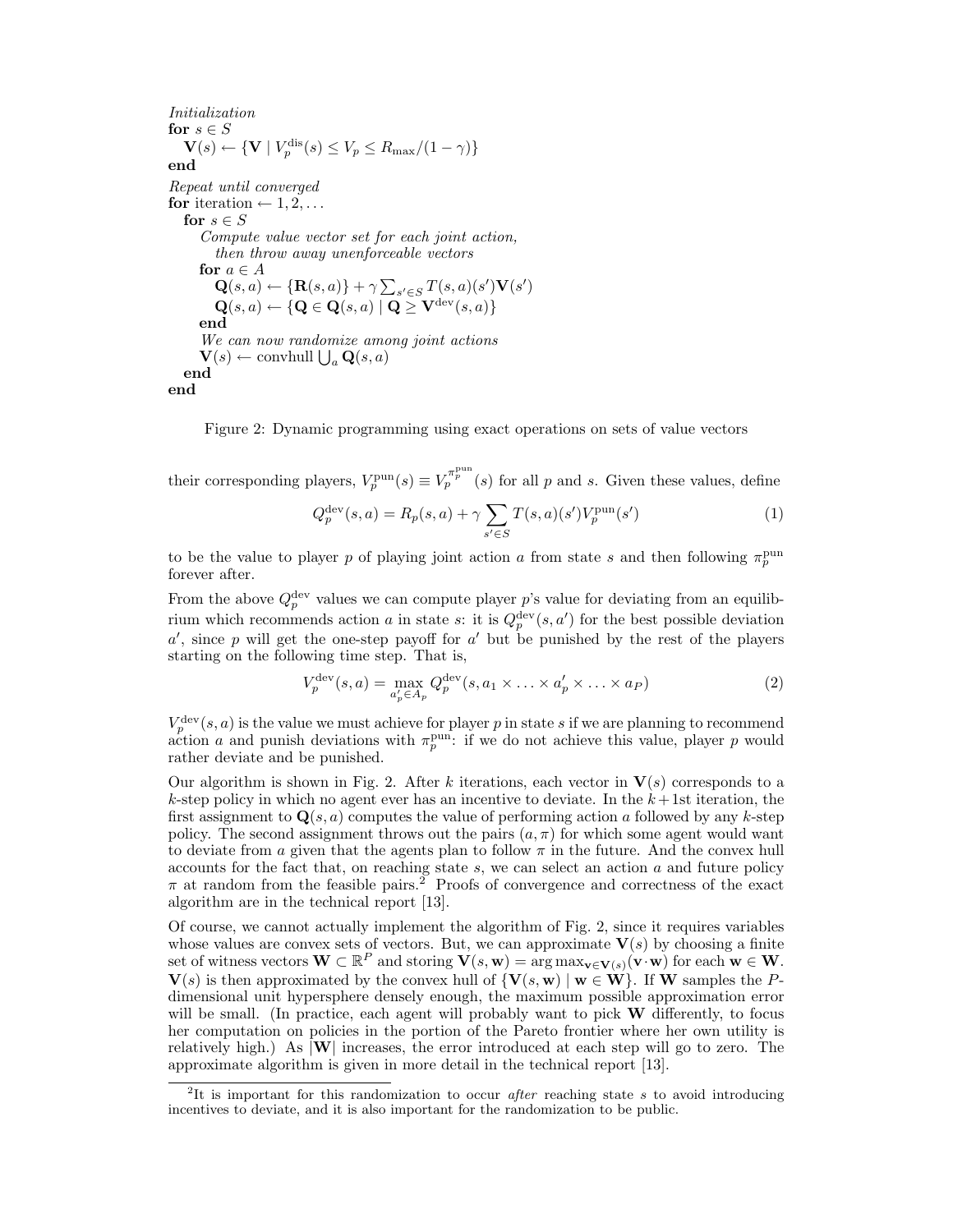

Figure 3: Execution traces for our motion planning example. Left and Center: with 2 witness vectors , the agents randomize between two selfish paths. Right: with 4–32 witnesses, the agents find a cooperative path. Steps where either player gets a goal are marked with  $\times$ .



Figure 4: Supply chain management problem. In the left figure, Player 1 is about to deliver part  $D$  to the shop, while player 2 is at the warehouse which sells  $B$ . The right figure shows the tradeoff between accuracy and computation time. The solid curve is the Pareto frontier for  $s_{\text{start}}$ , as computed using 8 witnesses per state. The dashed and dotted lines were computed using 2 and 4 witnesses, respectively. Dots indicate computed value vectors;  $\times$  marks indicate the Nash points.

#### 5 **5 Experiments**

We tested our value iteration algorithm and negotiation procedure on two robotic planning domains: a joint motion planning problem and a supply-chain management problem.

In our motion planning problem (Fig. 3), two players together control a two-wheeled robot, with each player picking the rotational velocity for one wheel. Each player has a list of goal landmarks which she wants to cycle through, but the two players can have different lists of goals. We discretized states based on  $X, Y, \theta$  and the current goals, and discretized actions into stop, slow  $(0.45 \frac{m}{s})$ , and fast  $(0.9 \frac{m}{s})$ , for 9 joint actions and about 25,000 states.<br>We discretized time at  $\Delta t = 1s$  and set  $\gamma = 0.99$ . For both the disagreement policy and We discretized time at  $\Delta t = 1s$ , and set  $\gamma = 0.99$ . For both the disagreement policy and all punishment policies, we used "always stop," since by keeping her wheel stopped either player can prevent the robot from moving. Planning took a few hours of wall clock time on a desktop workstation for 32 witnesses per state.

Based on the planner's output, we ran our negotiation protocol to select an equilibrium. Fig. 3 shows the results: with limited computation the players pick two selfish paths and randomize equally between them, while with more computation they find the cooperative path. Our experiments also showed that limiting the computation available to one player allows the unrestricted player to reveal only some of the equilibria she knows about, tilting the outcome of the negotiation in her favor (see the technical report [13] for details).

For our second experiment we examined a more realistic supply-chain problem. Here each player is a parts supplier competing for the business of an engine manufacturer. The manufacturer doesn't store items and will only pay for parts which can be used immediately. Each player controls a truck which moves parts from warehouses to the assembly shop; she pays for parts when she picks them up, and receives payment on delivery. Each player gets